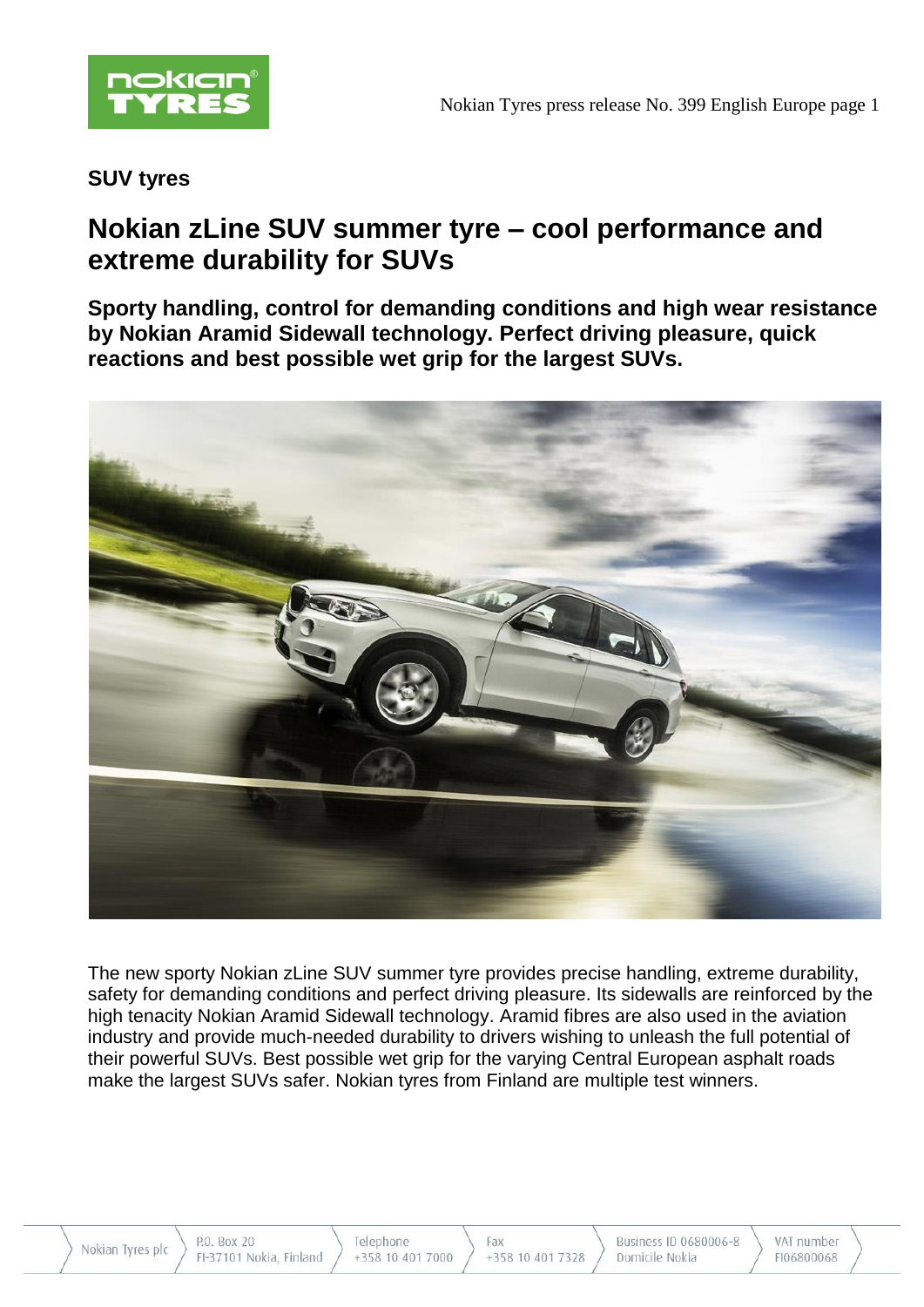

Nokian Tyres press release No. 399 English Europe page 2



The Nokian zLine SUV steers logically, quickly, and responsively at high speeds. It is the latest display of skill from the world's northernmost tyre manufacturer from Finland that combines SUV owners' requests for safety under extreme conditions, pleasant comfort, and care-free driving.

The Nokian zLine SUV exudes power, and it is designed for the largest SUVs. The comprehensive selection of 25 sizes from 17 to 22 inches has the speed ratings V (240 km/h), W (270 km/h), and Y (300 km/h). All are now available to consumers. The main market is Europe.

# **Nokian Aramid Sidewall technology minimises sidewall damage**

The sporty and precise Nokian zLine SUV is the result of nearly four years of careful development, and its unique durability and handling properties are the key features setting it apart from its predecessors.

"More durability, state-of-the-art handling, and the best possible safety for rain-slick roads. Drivers who

want to enjoy the power of their SUVs will value durability in addition to a precise and comfortable driving feel," says Product Development Manager Juha Pirhonen from Nokian Tyres, winter tyre inventor, innovation leader and world record holder.

SUV tyres are most often damaged by impacts to the tyre sidewall. The Nokian zLine SUV uses Nokian Aramid Sidewall technology to maximise impact and cut protection.



The sidewall compound includes extremely durable aramid staple fibre, and it is exceptionally resistant to wear and cuts. The same material is also utilised in the aviation and military industries. The aramid fibre stiffens and reinforces the sidewall to even better withstand external impacts and pressing against the wheel flange. Nokian Tyres is the first tyre manufacturer using Aramid in the side wall. urability for the varying Central European road conditions is also optimised by means of a strong

steel belt structure and a new tread compound that is tailored for hot conditions and demanding use.

# **Tread pattern supports optimal handling and driving comfort**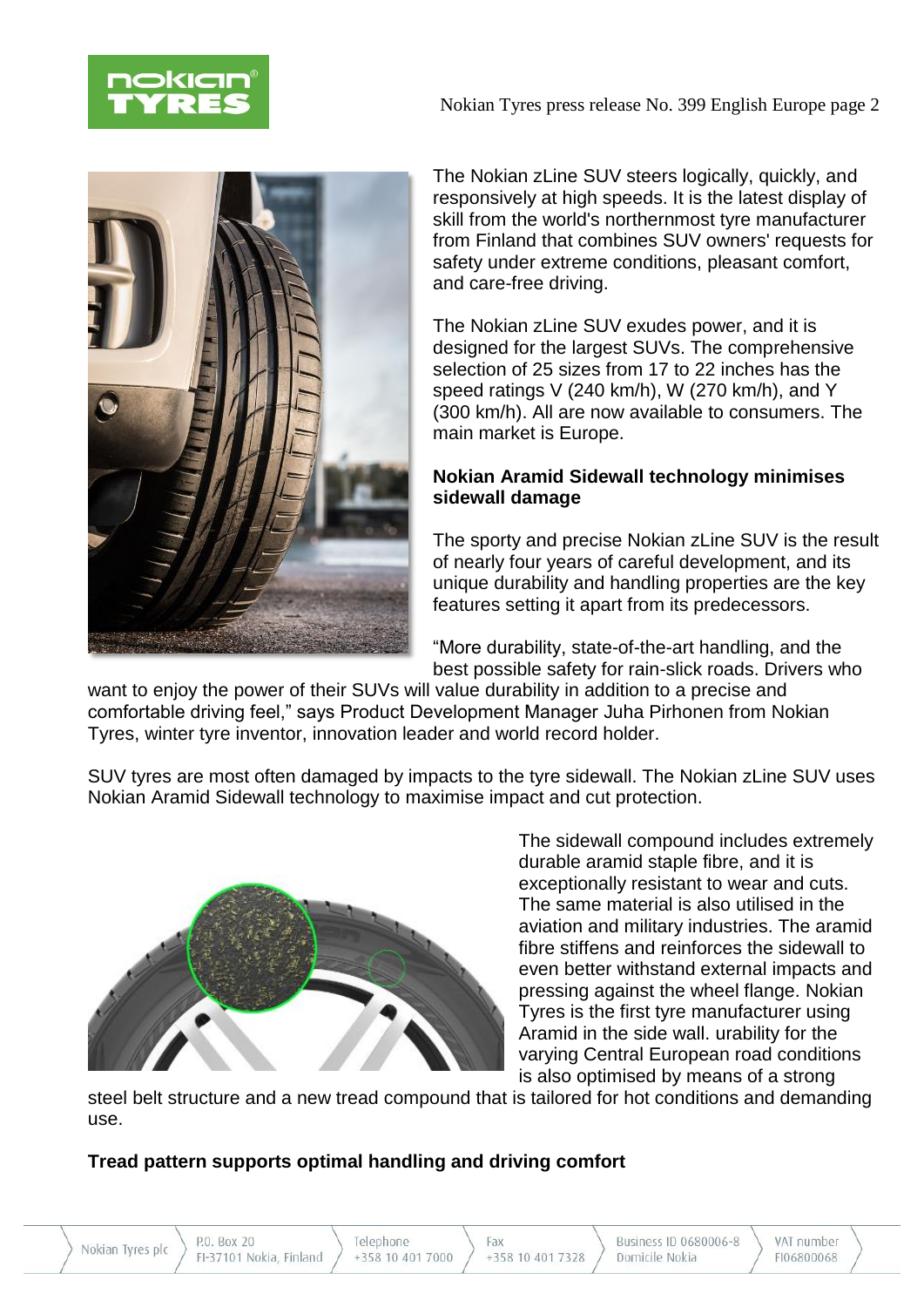

Nokian Tyres press release No. 399 English Europe page 3



The developer of the world's first winter tyre builds its product development philosophy on tailoring products and testing them under actual conditions. The handling and grip properties of the logically behaving Nokian zLine SUV were refined on the rough Northern roads and the European high-speed circuits. The creation of the excellent wet grip and aquaplaning properties utilised high-speed camera footage, providing essential information about the interaction between the road and the tyre.

The modern, asymmetrical tread pattern of the highly durable and stylishly sporty Nokian zLine SUV perfectly supports the precise handling of this high-performance tyre. The rigid inside and outside shoulder area connects with large block patterns that are bound together by longitudinal ribs. The wide, massive ribs stiffen the tyre and reduce the movement of the pattern blocks during road contact. The tread pattern is very stiff, which translates into excellent handling in the corners. The steering feel is precise and quick even under a heavy load and at high speeds.

The Cornering Precision Shoulder provides logical handling for lane changes and cornering, along with the asymmetrical, chamfered groove corners that also improve stability.

The hemispherical indentations, reminiscent of a golf ball pattern, on the walls of the longitudinal ribs provide additional driving comfort. This Silent Groove Design innovation reduces the interior noise and external rolling noise of the vehicle. The design also reduces air resistance and cools the surface of the tyre, in turn improving wear resistance.

### **Blade and trumpet grooves prevent aquaplaning**



Several innovations are used to fight the ever-present danger of aquaplaning. Aggressive Blade Grooves cut through the ribs in the centre area, effectively storing water and guiding it towards the longitudinal grooves. Trumpet Grooves were also shaped in the shoulder areas in order to improve safety. The bullet-shaped indentations, which have been optimised for flow, store water from between the tyre and the road, accelerating its flow from the main grooves towards the transverse grooves and maximising grip even on rain-soaked roads.

The flow of the water displaced by the surface tread is also accelerated by the four wide and polished main grooves. Polishing the grooves gives the Nokian zLine SUV an even more appealing look and also improves its aquaplaning properties even further.

### **New tread compound: better steering feel and wet grip**

The zLine Coral Silica tread compound uses the latest compound technology, and it was especially tailored for the higher speeds of the Central European asphalt roads. The microporous silica and the molecular chains in the functional rubber compound form a coral-like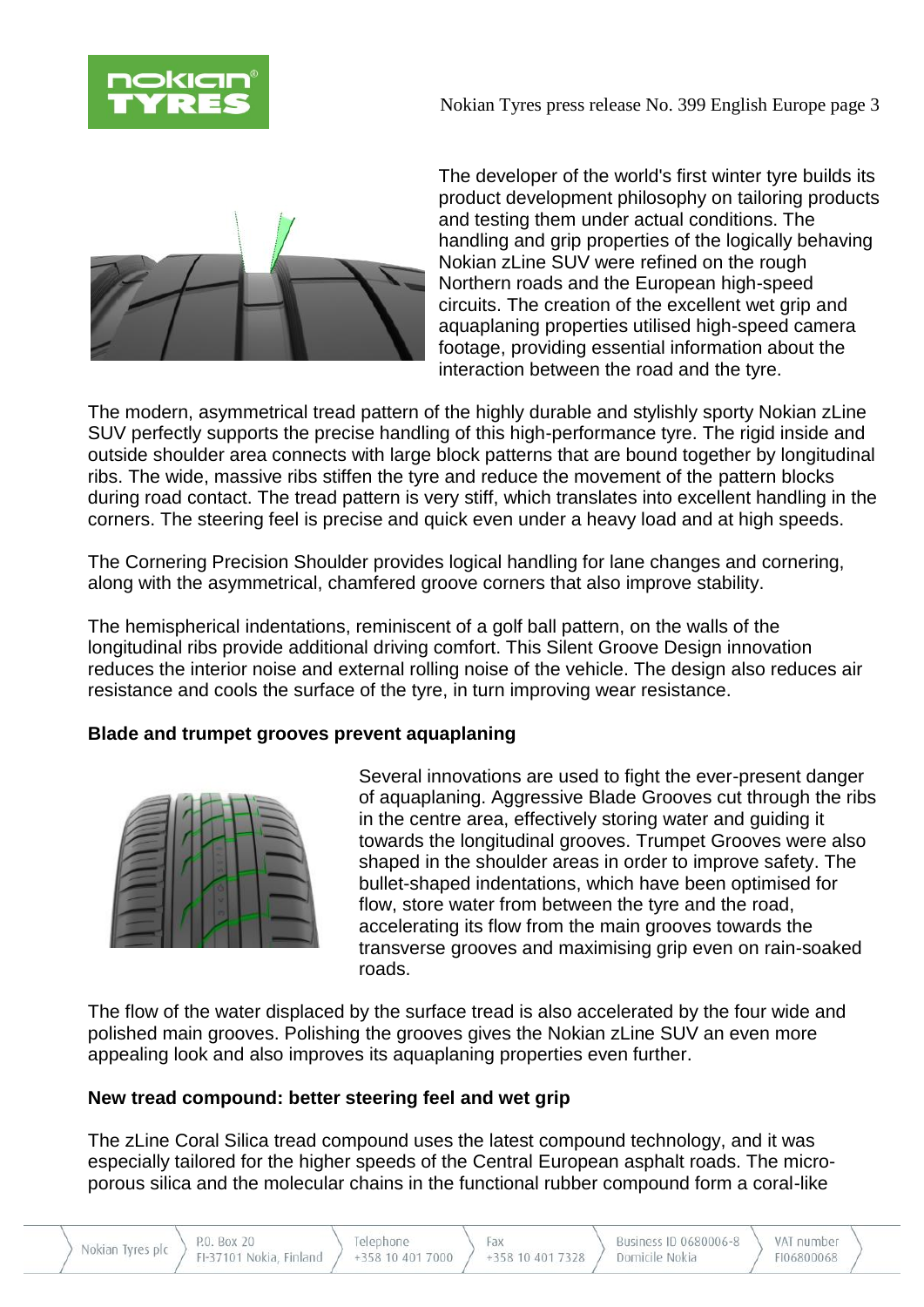

structure that has a wide contact surface but remains extremely rigid. This innovative compound allows the Nokian zLine SUV to remain rigid and to maintain reliable road contact even during fast driving and in tight corners.

The rubber compound works ideally along a wide temperature range, improving wet grip from spring to autumn. The feel of the road remains stable and provides no surprises under any conditions. The cut-resistant new compound also enhances driving comfort by damping the noise generated by uneven asphalt.

# **Added safety and comfort: Driving Safety Indicator (DSI) and information area**

The tread surface is equipped with the Driving Safety Indicator (DSI), patented by Nokian Tyres and favoured by drivers who value safety and carefree operation. The numbers indicating the groove depth and the water drop symbol indicating the risk of aquaplaning are immediately visible to a driver inspecting the tyres installed on a vehicle. The water drop symbol disappears at the point that less than four millimetres of tread are remaining, indicating thereby an increased risk for aquaplaning.

The location and pressure indicators on the sidewall information area of the Nokian zLine SUV improve safety. The information area allows for recording the correct inflation pressure and installation location during tyre change. Comfort and safety are improved further by a new section that can be used to record the tightening torque of bolts for alloy rims.

### **Nokian zLine SUV – Tough cool performer**

Precise and stable handling at high speeds Sporty, balanced, and powerful Aramid reinforced structure for unique durability Effective aquaplaning prevention

### **Main innovations:**

**Nokian Aramid Sidewall technology** Unique durability. The sidewall compound includes extremely durable aramid staple fibre, and it is exceptionally resistant to wear and cuts. The same material is also utilised in the aviation and military industries. The aramid fibre stiffens and reinforces the sidewall to even better withstand external impacts and pressing against the wheel flange.

**Blade Grooves.** Safety on wet roads. Aggressive blade grooves cut through the ribs in the centre area, effectively storing water and guiding it towards the longitudinal grooves.

**Trumpet grooves.** Effective aquaplaning prevention. The shoulder areas have trumpet grooves, bullet-type indentations that have been optimised for flow; they store water from between the tyre and the road, accelerating its flow from the main grooves towards the transverse grooves and maximising grip.

**zLine Coral Silica tread compound.** More precise handling, better wet grip. The molecular chains between the micro-porous silica and the functional rubber compound form a coral-like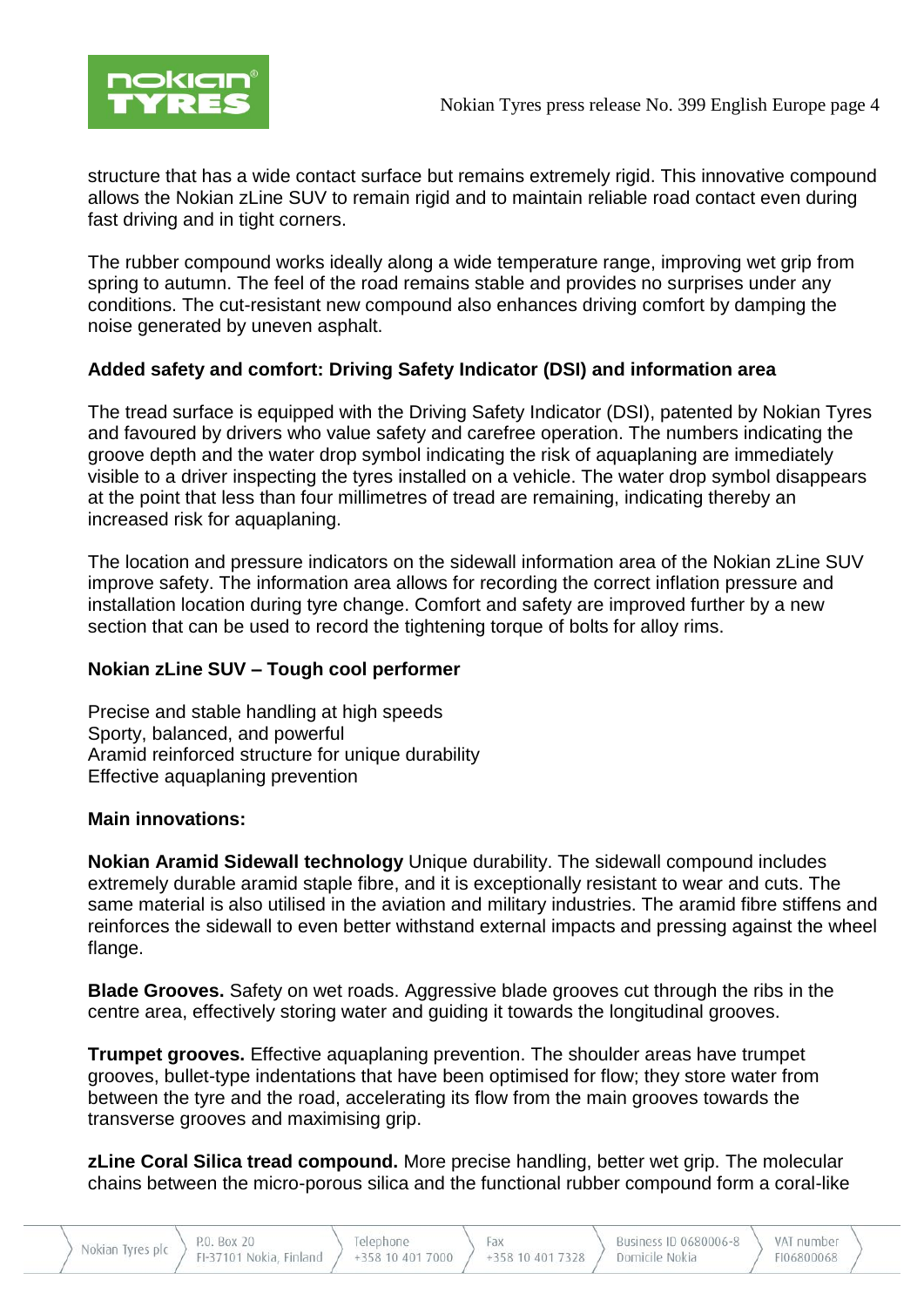

structure that has a wide contact surface but remains extremely rigid. Reliable and balanced road contact even at high speeds and in sharp corners. Also improves wet grip and wear resistance.

**Silent Groove Design.** More driving comfort. The hemispherical indentations, reminiscent of a golf ball pattern, on the walls of the longitudinal ribs provide additional driving comfort. The innovation reduces the interior noise and external rolling noise of the vehicle. The design also reduces air resistance and cools the surface of the tyre, in turn improving wear resistance.

#### **[www.nokiantyres.com](http://www.nokiantyres.com/)**

Vianor tyre and car-service of Nokian Tyres: **[http://vianor.com](http://vianor.com/)**

Edited by: Dr Falk Köhler

**Photos downloads Nokian zLine SUV: [www.nokiantyres.com/zlinesuv](http://www.nokiantyres.com/zlinesuv)**

**Videos Nokian zLine SUV:**

**Video: Nokian zLine SUV – Tough cool performer <http://youtu.be/sYHyUmczeS4>**

**Video: Unique durability – Nokian Aramid sidewall concept <http://youtu.be/N5LvBke-UqY>**

**Video: Nokian summer tyres – Testing at the extremes <http://youtu.be/6kT0wLEOxY4>**

#### **Read more:**

**Nokian Tyres – the world's northernmost tyre manufacturer and the inventor of the winter tyre [www.nokiantyres.com/company/about-us/history/](http://www.nokiantyres.com/company/about-us/history/) Nokian WR is test winner 2014 in the Auto Bild winter tyre test [http://www.nokiantyres.com/company/news-article/nokian-wr-is-test-winner-2014-in-the-auto-bild](http://www.nokiantyres.com/company/news-article/nokian-wr-is-test-winner-2014-in-the-auto-bild-winter-tyre-test/)[winter-tyre-test/](http://www.nokiantyres.com/company/news-article/nokian-wr-is-test-winner-2014-in-the-auto-bild-winter-tyre-test/)**

**Nokian Tyres test success [www.nokiantyres.com/innovation/test-success/](http://www.nokiantyres.com/innovation/test-success/)**

# **Nokian Tyres is the world's leading winter tyre specialist, a multiple test winner, the inventor of the winter tyre and a premium brand**

As the world's leading winter tyre specialist, a multiple test winner, and a premium brand, Nokian Tyres offers the safest tyres for Northern conditions. Innovative Nokian tyres from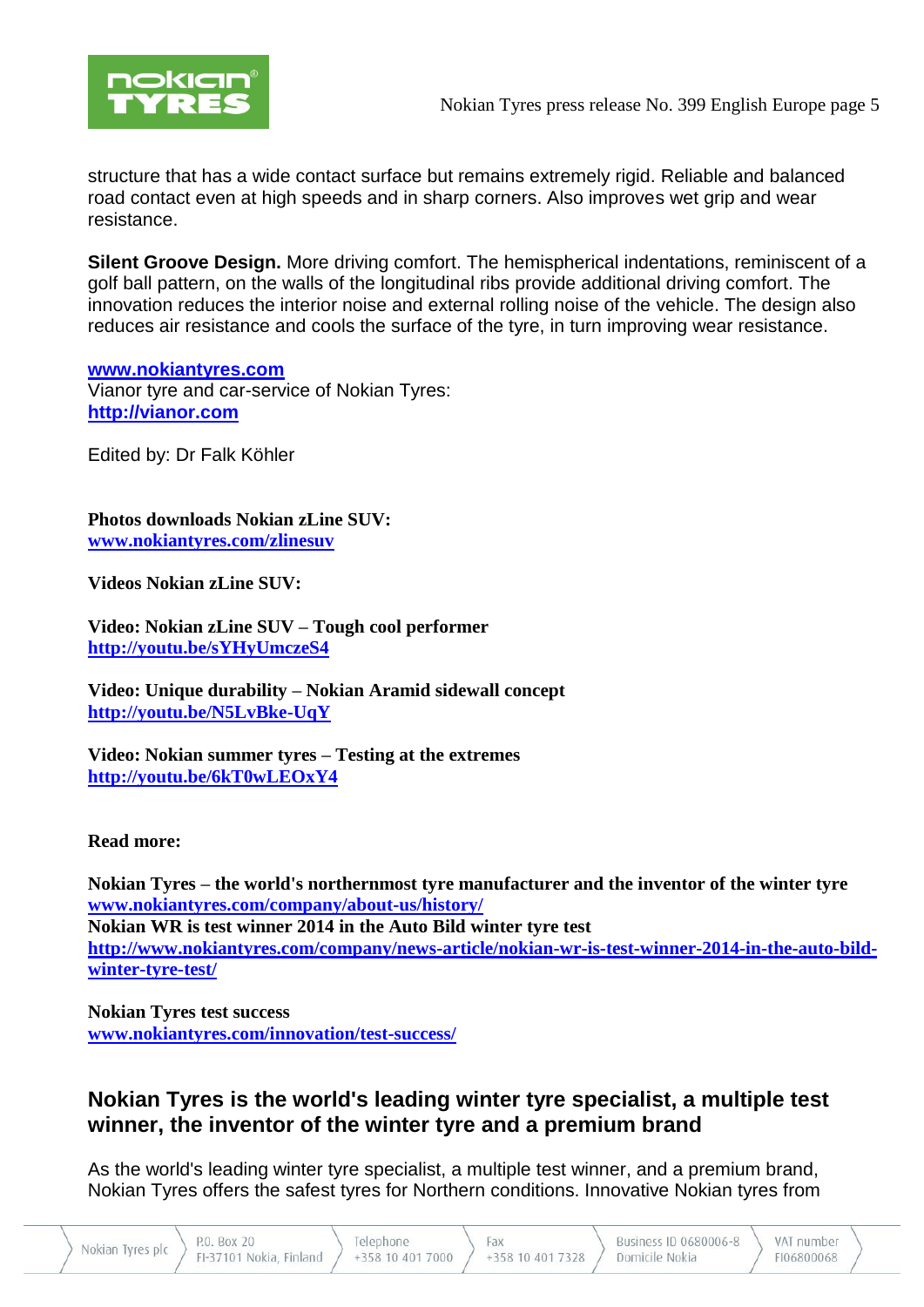

Finland for cars, trucks, and heavy machinery demonstrate their high quality particularly well in snow, ice, tough climates, and demanding driving situations. Nokian is the inventor of the winter tyre and has been designing, testing, and patenting innovative tyres for 80 years. Furthermore, Nokian produces tyres especially developed for European weather and the higher speeds on European motorways. Nokian tyres deliver excellent safety, save fuel, and are the forerunner of environmental friendliness. The company is number 1 in terms of brand recognition and appreciation in Scandinavia and Russia and has a positive, exceptional image.

# **Nokian WR winter tyres are test winners and have achieved numerous further test successes**

Nokian WR winter tyres, optimised for European demands, are test winners and have achieved numerous further test successes. The Nokian WR D3 winter tyre scores the top rating "good", and is thus "especially recommended" in the 2013 winter tyre test of the German automobile club ADAC and the consumer protection organisation Stiftung Warentest and is amongst the best. The Nokian WR D3 is rated "Especially recommended" by the German car magazine auto motor sport. The new Nokian WR SUV 3 high performance winter tyre comes out on top in the big SUV winter tyre test 2013 by OFF ROAD, with the top rating "highly recommended".

Nokian winter tyres are the test winners in the 2012 winter tyre tests conducted by the German car magazines Auto Bild, auto motor sport, and AUTOStraßenverkehr earning top ratings of "exemplary", "highly recommended", and "very good". In more than 20 winter tyre tests carried out by car magazines in Germany and other European countries last winter, Nokian tyres came out on top and thus confirmed the positive image of the Nordic premium brand. The Finnish tyres are given the top rating of "good" by the German automobile club ADAC and consumer protection organisation Stiftung Warentest.

Standard Nokian winter tyres set a new Guinness world record Fastest on Ice by reaching a top speed of 335.713 km/h.

# **Nokian tyres rated "good" in the ADAC summer tyre test 2014 and by the consumer organisation Stiftung Warentest and test winner in the German SUV magazine OFF ROAD**

Nokian summer tyres are multiple test winners, offering high levels of safety and saving fuel. The Nokian Line summer tyre scores the top rating "good" in the summer tyre test 2014 of the German automobile club ADAC and with the German consumer organisation Stiftung Warentest Being rated "especially recommended", Nokian Line is among the test winner group. As such, the Nokian tyre achieved a double success in the two best-selling tyre sizes tested for the compact and middle-sized category and for small cars. The Nokian strengths in the ADAC test: Very balanced tyre, good on wet and dry roads.

The test winner is the Nokian Z SUV in the big SUV summer tyre test 2014 by the German SUV magazine OFF ROAD, with the top rating "HIGHLY RECOMMENDED" and also in SUV MAGAZIN.

Nokian tyres were test winners 70 times or were among test winner group, scoring "good" or "recommended" 51 times in 121 test reports from autumn 2011 to spring 2014 – in Central Europe alone.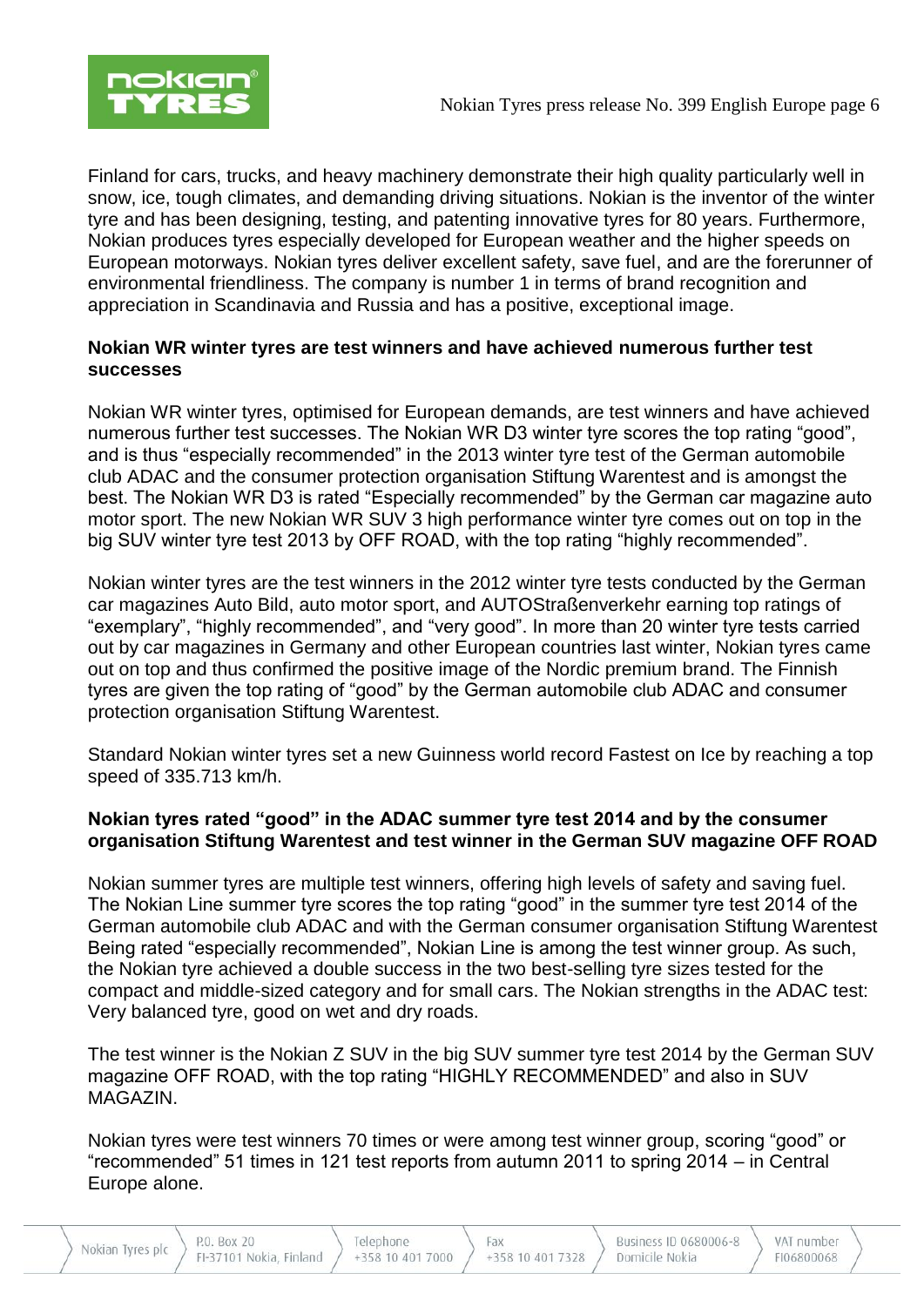

### **Increased safety through innovations: Winter Safety Indicator with snowflake and Driving Safety Indicator (DSI) with aquaplaning warning**

The Nokian Driving Safety Indicator (DSI) with the unique snowflake symbol, the Winter Safety Indicator (WSI), on the Nokian WR winter tyre clearly shows the driver the groove depth as a number from 8 to 4 millimetres. The snowflake remains visible down to 4 millimetres. When it disappears, the risk increases and the winter tyres should be replaced. The grooves must be a minimum of 4 millimetres deep in order to provide enough grip on snow and to prevent slush planing and aquaplaning on winter and summer tyres.

The Driving Safety Indicator on the Nokian summer tyres shows the driver the groove depth as a simple figure from 8 to 3. An aquaplaning alert within this warns of the danger of aquaplaning with a drop symbol. It disappears when there are only four millimetres of remaining tread, alerting the driver of the increased risk. No other tyre manufacturer has these innovations.

# **Nokian Tyres achieved a 1.521 billion euro turnover in 2013**

Nokian Tyres achieved a turnover of 1.521 billion euro in 2013 and had over 4,000 employees. In Central Europe, Nokian Tyres operates with own sales companies in ten countries. The company also owns the Vianor tyre and car-service chain that comprises over 1,300 outlets in 27 countries.

### **[www.nokiantyres.com](http://www.nokiantyres.com/)**

Vianor tyre and car-service of Nokian Tyres: **[http://vianor.com](http://vianor.com/)**

**Press contact: Dr Falk Köhler PR Dr Falk Köhler** Tel. +49 40 54 73 12 12 Fax +49 40 54 73 12 22 E-mail [Dr.Falk.Koehler@Dr-Falk-Koehler.de](mailto:Dr.Falk.Koehler@Dr-Falk-Koehler.de) **[www.Dr-Falk-Koehler.de](http://www.dr-falk-koehler.de/)** Ödenweg 59 22397 **Hamburg** Germany

# **Further information:**

**[www.twitter.com/NokianTyresCom](http://www.twitter.com/NokianTyresCom) [www.youtube.com/NokianTyresCom](http://www.youtube.com/NokianTyresCom) [www.facebook.com/nokiantyres](https://www.facebook.com/nokiantyres) [www.linkedin.com/company/nokian-tyres-plc](http://www.linkedin.com/company/nokian-tyres-plc) Motorist blog: <http://hakkapedia.us/blog/en>**